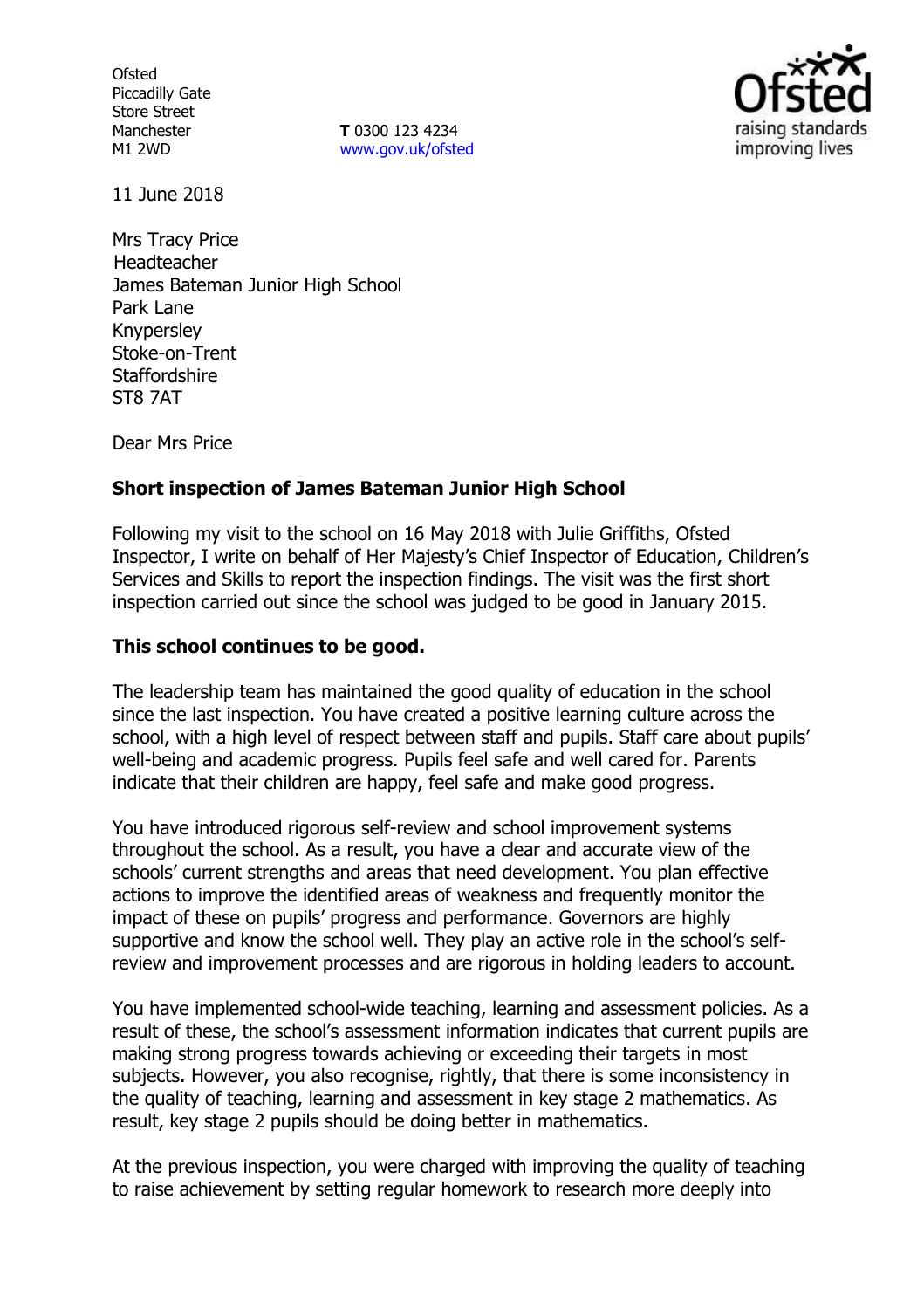

topics. Leaders were also asked to check pupils' progress rigorously in order to move them on in subjects other than English and mathematics. They were asked to provide pupils with opportunities to practise mathematics skills across a range of subjects in key stage 3.

You have reviewed and simplified the school's homework policy. As a result, pupils receive regular homework, which encourages them to consolidate and extend their learning. Most parents indicate that their children receive appropriate homework for their age. Leaders have introduced rigorous assessment systems across the school. Frequent internal and external moderation is improving the accuracy of assessment. This is also helping teachers plan lessons that meet pupils' needs and abilities across a broad range of subjects and topics. For example, inspectors saw evidence of pupils practising mathematical skills in key stage 3 in science and design and technology lessons.

## **Safeguarding is effective.**

The leadership of safeguarding is strong. You and the staff give safeguarding the highest priority in your school. Appropriate safeguarding checks are in place and record-keeping is detailed and accurate. Staff receive regular safeguarding training and are clear about procedures. Consequently, staff are vigilant and pass on any concerns they have about pupils. Safeguarding procedures are regularly scrutinised by the governing body.

All the pupils that we spoke with said they feel safe at school and know who to turn to if they have any concerns. They reported that bullying is rare and that, if it does occur, it is dealt with swiftly and effectively. Pupils appreciate the teaching they receive from the school on keeping themselves safe, for example internet safety training. As a result, pupils show a good understanding of how to keep themselves safe.

# **Inspection findings**

- Leaders use a range of information to evaluate effectively the quality of education that the school is providing. Sources include analysis of progress and attainment data, observations of teaching, scrutiny of pupils' work and discussions with pupils. Senior leaders are supported in this process by curriculum leaders, progress leaders, governors and external consultants. As a result, school leaders have an accurate view of the school's strengths and weaknesses, which they use as the basis to plan for improvement. These plans are reviewed and updated each term so that staff are clear about the priorities for improvement.
- Leaders were disappointed by key stage 2 reading and mathematics outcomes in 2017, following positive results in 2016. This variability led to them questioning the accuracy of their own assessment procedures and the subsequent introduction in September 2017 of termly standardised testing across all years in reading, spelling, punctuation and grammar (SPAG) and mathematics. At the same time the school has worked with primary feeder schools to introduce the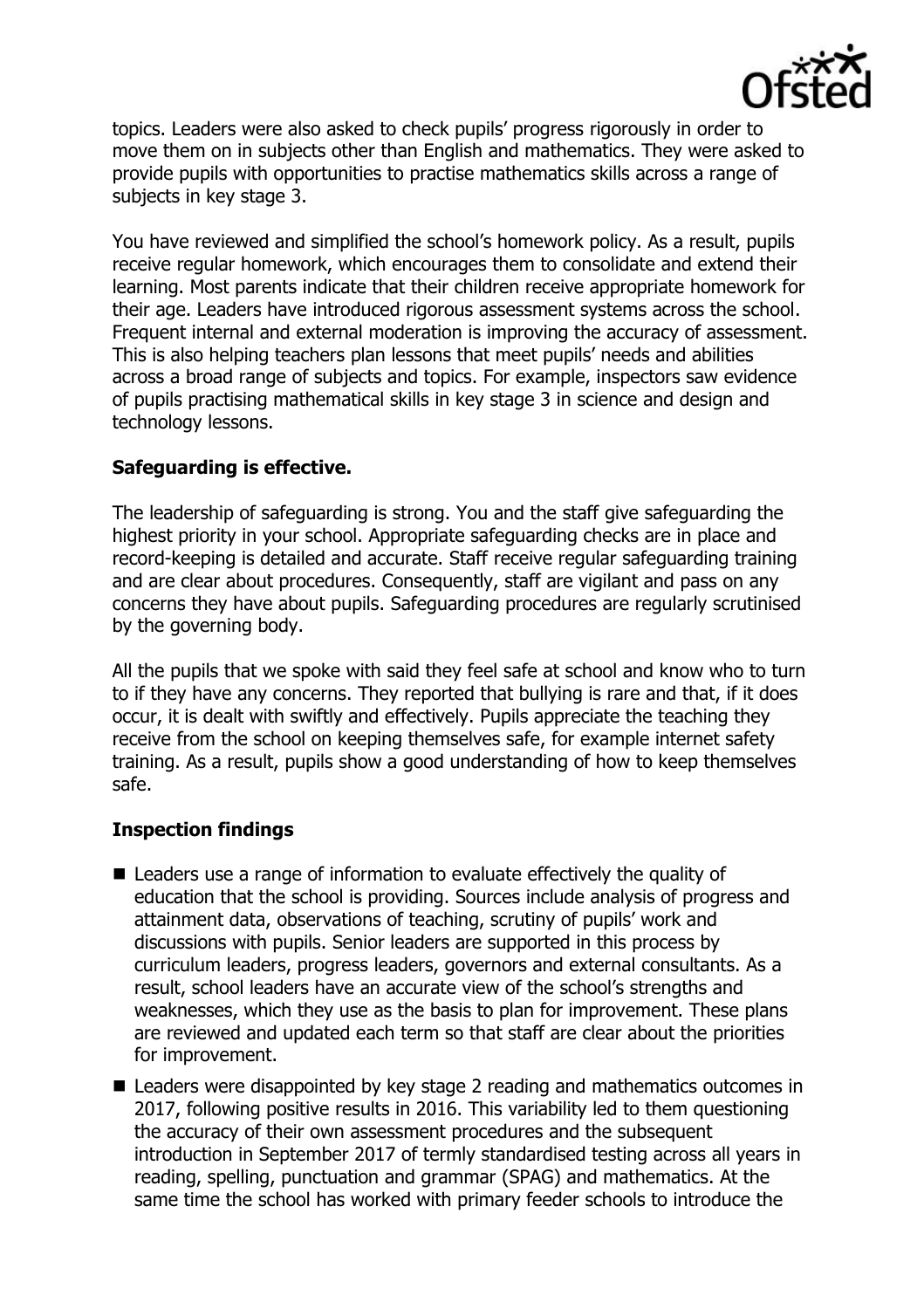

same standardised testing at key stage 1. Curriculum leaders have also moderated assessment with other schools to ensure accurate assessments. As a consequence of this work, leaders now have a clear picture of whole-school performance and can quickly identify individuals or groups that need to catch up.

- The curriculum leader for English has relaunched the 'accelerated reader' programme following the dip in national key stage 2 reading results in 2017. At the same time, in response to feedback from the local high school, a 'free writing' initiative has been introduced. Pupils spoken with during lessons and in meetings were enthusiastic about these initiatives, commenting that they have led to greater enjoyment of both reading and writing.
- The school's teaching, learning and assessment policies ensure that pupils understand and respond to their 'next steps' in learning. Where this approach is implemented effectively, pupils typically make strong progress, for example in key stage 3 mathematics. Where the school's policies are not followed, progress is not as evident, for example in key stage 2 mathematics. Leaders are aware that the implementation of this policy is variable and are rightly taking steps to ensure that it is applied consistently.
- Governors ensure that the school provides the very best opportunities for all its pupils. The work they undertake means that they have a clear and accurate view of the school's current strengths and weaknesses. As a result, the governing body is effective at holding leaders to account, while at the same time offering valuable support. The team of governors bring a wide range of appropriate skills and keep themselves up to date with current governor and educational developments.
- Leaders have spent the school's pupil premium funding effectively, helping disadvantaged pupils make strong progress in 2016 and 2017. The current pupil premium strategy shows a determination to improve outcomes further through an analysis of barriers to success and careful allocation of resources matched to the specific needs of pupils. As a result, disadvantaged pupils have access to a wide range of academic and social opportunities and resources.
- Leaders and other staff create a positive atmosphere in the school, both in and out of lessons. Pupils say that their teachers and other staff have high expectations of them and that they are well taught. Parents indicate that they agree with this view. Pupils feel that behaviour is good typically, and that staff deal well with any minor disruptions to learning. Consequently this creates an environment where pupils feel confident and enjoy learning.

### **Next steps for the school**

Leaders and those responsible for governance should ensure that:

- $\blacksquare$  pupils make better progress in mathematics, particularly at key stage 2
- curriculum leaders implement the school's assessment policy and teaching and learning policy consistently across all subjects in both key stages 2 and 3.

I am copying this letter to the chair of the governing body, the regional schools